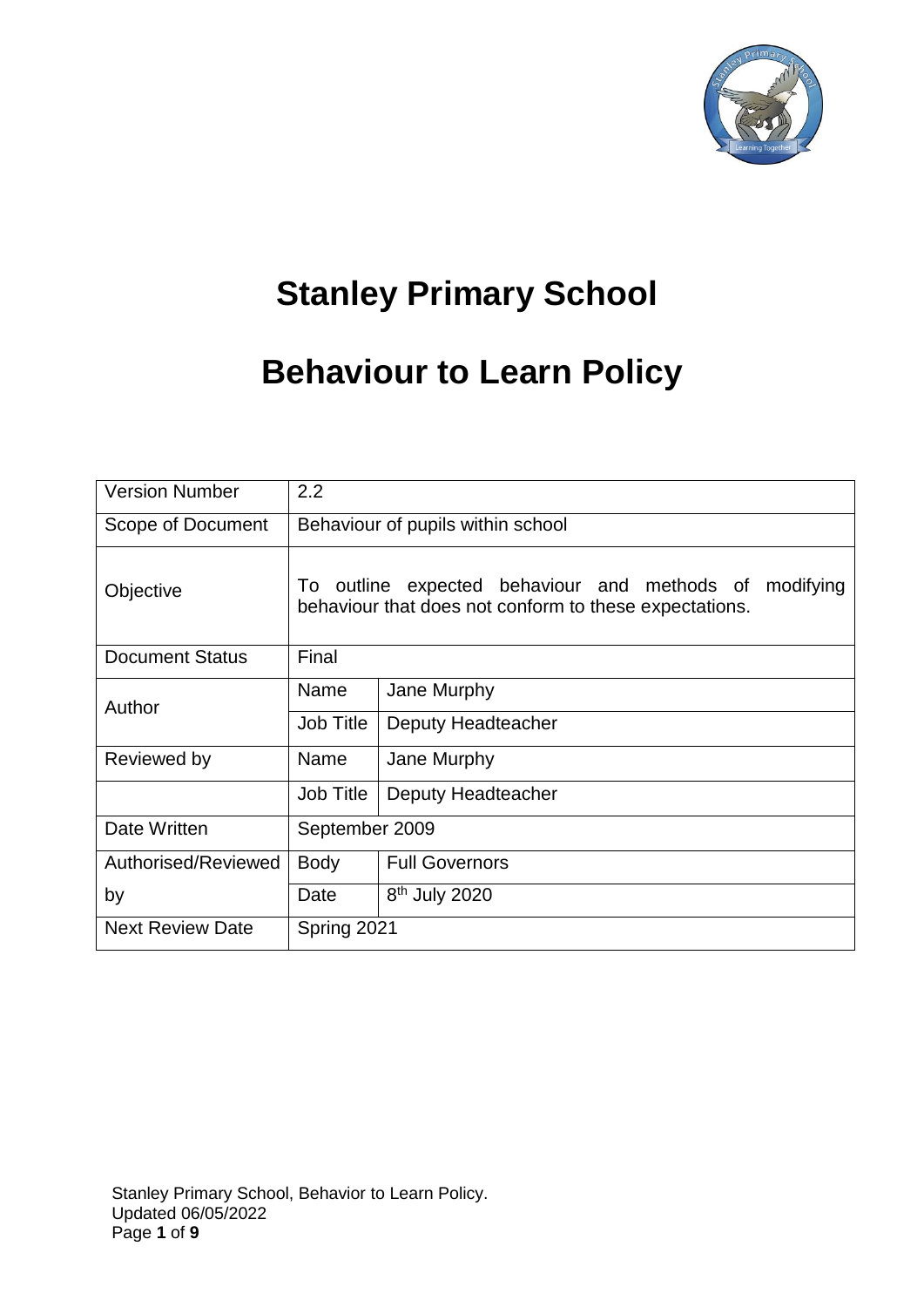

## **Aims and Objectives**

It is a primary aim of Stanley Primary School that every member of the school community feels valued and respected; and that each person is treated fairly and well. This policy aims to promote a culture of shared responsibility for behaviour management between staff, parents and pupils to create an environment where we all feel happy, safe and secure. This will be done through the consistent promotion of positive behaviours/relationships, working with parents and pupils at the earliest opportunities to encourage children to self-regulate behaviour.

The school has a number of rules, but our behaviour policy is not primarily concerned with rule

enforcement. It is a means of promoting good relationships, so that people can work together with the common purpose of helping everyone to learn. This policy supports the school community in aiming to allow everyone to work together in an effective, considerate and consistent way.

Children who feel secure within the school environment are more likely to behave well and to become positive, responsible and increasingly independent members of the school community. For this reason, continuity and stability in the organisation of the school are key features of our policy.

The school expects every member of its community to behave in a considerate way towards others.

## **Role of Headteacher/Senior Leadership Team (HT/SLT)**

It is the responsibility of the HT under the School Standards and Framework Act 1998 to implement the School behaviour policy consistently throughout the whole school, and to report to Governors when requested. It is also the responsibility of the HT to ensure health, safety and welfare of all children and staff in school.

Stanley Primary School is an inclusive school however, some behaviour may be deemed serious enough to warrant a fixed term or permanent exclusion. These are at the discretion of the Head Teacher and will follow the Government guidelines on School Exclusions.

The school is not obliged to provide lunchtime supervision and any child who continually misbehaves, or is involved in serious incidents at lunchtime, may be required to go home for lunch.

If on any occasion a child displays severe physical aggression of any sort, staff will call SLT. The safety and wellbeing of all pupils and staff at this point is paramount.

At Stanley Primary School we have members of staff trained in 'Teach Teach'. This is positive management of child aggression and disruption. Please see our Physical Intervention Policy.

## **Role of School Council**

Stanley School Council meets regularly, assisting in many decisions made in our school. As part of their duties the School Council discuss and review particular activities, rewards, rules, sanctions and their implementations.

## **Keeping Parents/Carers Informed**

The relevant member of staff (usually class teacher supported by Team Leader/Assistant

Stanley Primary School, Behavior to Learn Policy. Updated 06/05/2022 Page **2** of **9**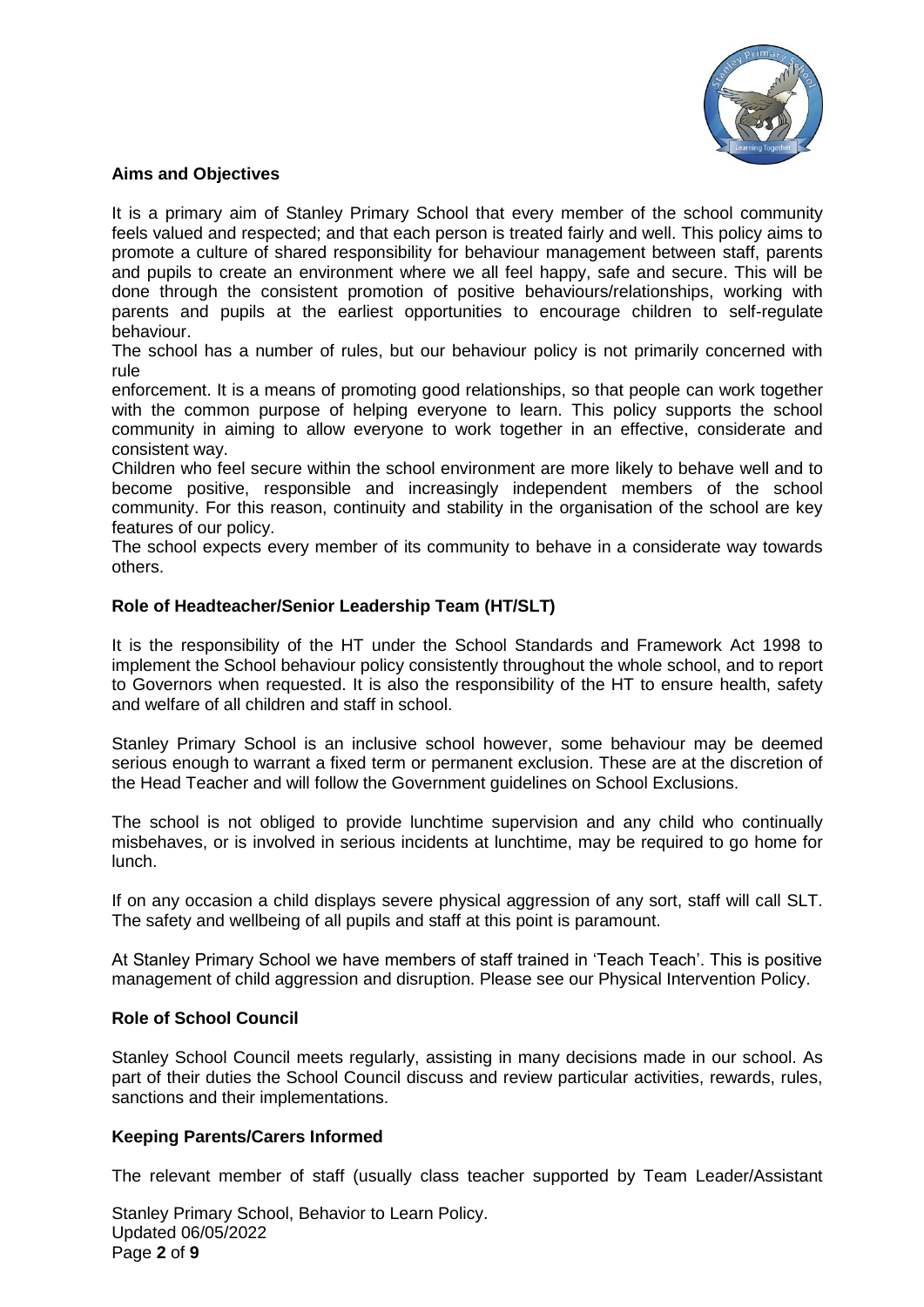

Head), in a private area, will discuss incidences of unacceptable behaviour with parents at the earliest opportunity. Our aim is to work with parents to agree appropriate, consistent expectations, targets and actions before unacceptable behaviour has an opportunity to escalate. Therefore, it is vital that parents make themselves available for discussions with staff on request, and staff to parents through an agreed appointment system.

It may be appropriate for children that display consistently unacceptable behaviour to have an individual behaviour plan written for them. This plan will be shared with Parents/Carers and will outline clearer expectations and consequences; a behaviour plan will, ideally, be reviewed after 6 weeks with the class teacher, pupil engagement officer and alongside the SENCo, if necessary.

Children are also expected to behave on their journey to and from school, as they would do in school at all times. The school may take action over any children reported to be displaying poor behaviour whilst representing our school.

We expect all adults to behave in a reasonable and civilised manner towards ALL school staff. Incidents of verbal or physical aggression towards staff will be taken extremely seriously, and may be referred to Police for further action in line with our Zero Tolerance Policy.

## **Role of Parents/Carers**

Parents play a vital role in the education of their child. Several studies have proven that collaboration between parents and teachers improves children's academic achievement, work habits, social skills and emotional well-being.

When parents are involved in their education, children do better on a wide range of measures. These positive effects include: Better behaviour, more confidence and greater self-esteem.

We expect all parents / carers to support school with our Behaviour to Learn Policy.

## **Positive reinforcement used in school**

Stickers/stamps/green cards are used on a daily basis around school during lesson time and lunchtime to recognise a variety of positive achievements. There are also a multitude of display boards around school which display examples of good work, certificates and general achievements by pupils and Stanley Primary School as a whole.

#### **'Proud to be Purple' Stickers/Certificates**

These are given out to pupils who have shown an exceptional attitude in all areas of school life.

#### **Superstars**

Each week a child in each class is awarded the 'Superstar'. This may be for producing good work for effort, courtesy or kindness. The reason why a child has been given 'Superstar' is shared in an assembly and celebrated with the children.

#### **House point system (KS2)**

Stanley Primary School, Behavior to Learn Policy. Updated 06/05/2022 Page **3** of **9**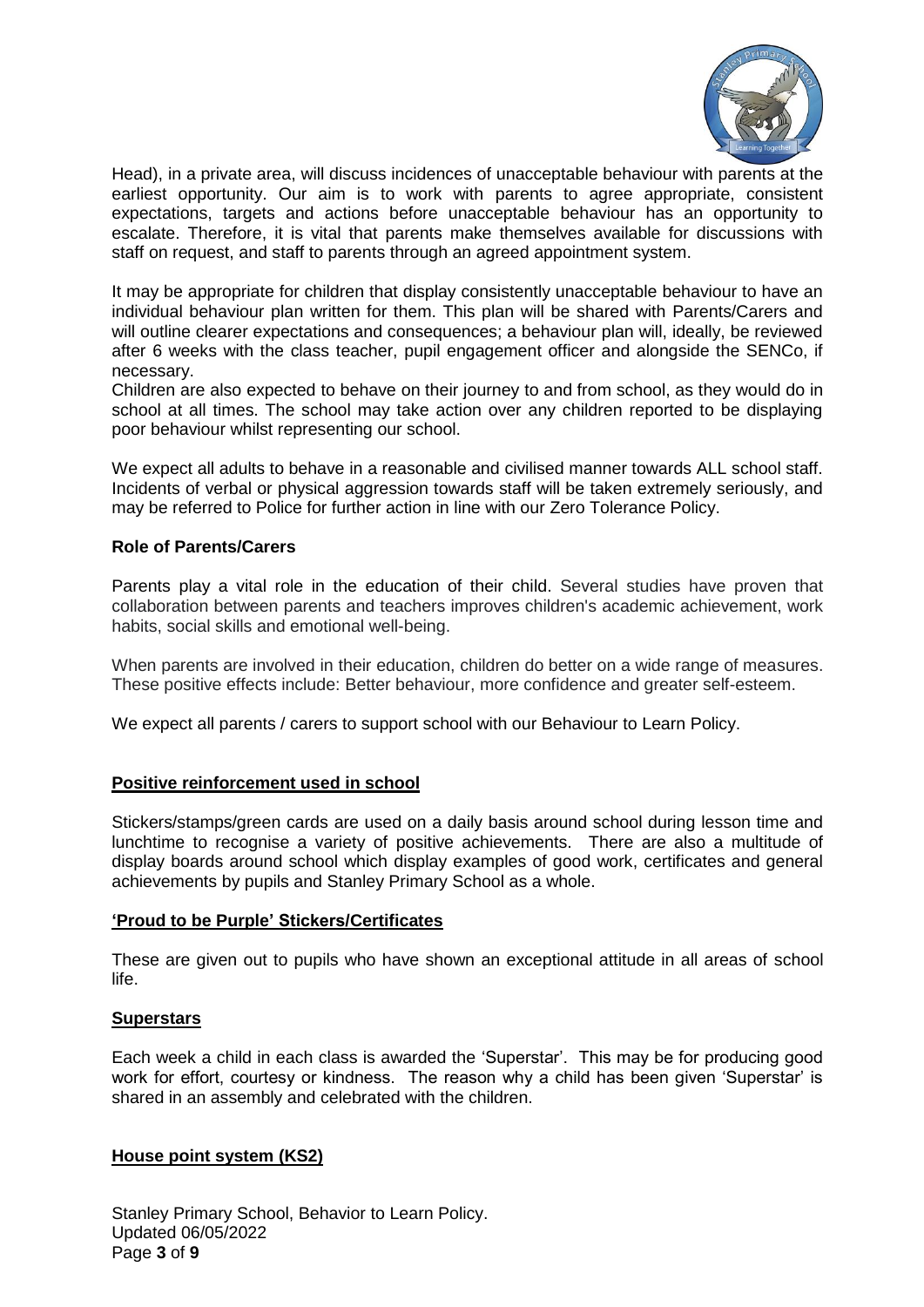

The emphasis on the children's behaviour should be on rewarding positive actions. The school has a successful system of recording and rewarding an individual pupil's good behaviour/effort with team/house points.

The children are members of one of four colour teams; red, yellow, green and blue. Each team has two house captains and two vice captains (boys and girls) who have been elected by their peers as exemplary pupils in school.

When a child receives house points (upper juniors)/green cards (lower juniors) they receive a stamp on an award card. When the award card is full they receive a badge in an award assembly (Friday assembly). They can achieve the following awards that become progressively more difficult to achieve:

| Bronze award | 12 stamps           |
|--------------|---------------------|
| Silver award | a further 24 stamps |
| Gold award   | a further 48 stamps |
| Platinum     | a further 96 stamps |

Children are awarded a badge and a letter for their parents. Children who have achieved their gold or platinum badge have their parents/guardian formally invited to attend the assembly that takes place at the end of a term.

The house points collected on an individual basis also contribute towards a weekly total announced to the children in assembly at the end of the week. House points are collected from each classroom on Friday lunchtime by the house/vice captains. A record is kept of the house totals in the hall on an interchangeable display (the format is decided by the children at house meetings). At the end of each term, a shield is presented to the house with the highest overall total.

## **Rewards in Year 1:**

| 100 stamps on a star card = | 100 good pieces of work certificate |
|-----------------------------|-------------------------------------|

#### **Rewards in Year 2:**

| 10 green cards $=$              | 1 sticker on a wall chart               |
|---------------------------------|-----------------------------------------|
| 10 stickers on a wall chart $=$ | 100 good things certificate in Assembly |

Year 1 and Year 2 also achieve marbles in each class for working together as a team. The winning class from each year group receives a trophy at the end of the week. At the end of each half term the winning classes receives a non uniform day.

Appendix 2 is a visual of this for the children in KS1.

#### **Headteacher's award**

A certificate is awarded once per term to a child from each class to celebrate achievement. This can be academic or social achievements. Class teachers liaise with the Headteacher.

Stanley Primary School, Behavior to Learn Policy. Updated 06/05/2022 Page **4** of **9**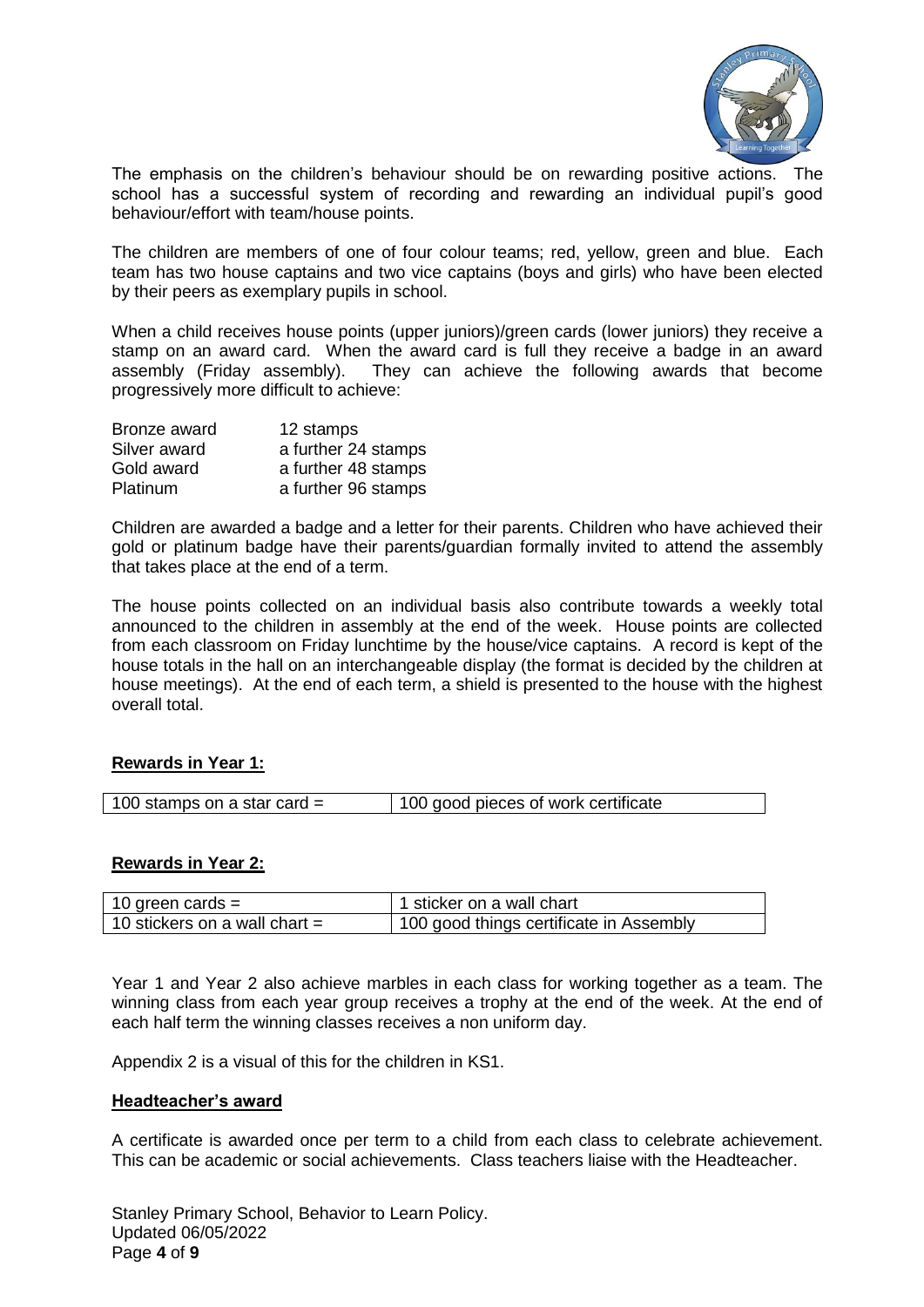

## **Consequence structure:**

| <b>Level 1: Early intervention</b>                                                                                                                                                                                                                                                                                                                                                                                                                                                                                                                                                                                                                                                                                                             |                                                                                                                                                                                                                                                                                                                                                                                                                                                                         |  |  |  |  |  |
|------------------------------------------------------------------------------------------------------------------------------------------------------------------------------------------------------------------------------------------------------------------------------------------------------------------------------------------------------------------------------------------------------------------------------------------------------------------------------------------------------------------------------------------------------------------------------------------------------------------------------------------------------------------------------------------------------------------------------------------------|-------------------------------------------------------------------------------------------------------------------------------------------------------------------------------------------------------------------------------------------------------------------------------------------------------------------------------------------------------------------------------------------------------------------------------------------------------------------------|--|--|--|--|--|
| <b>Classroom</b>                                                                                                                                                                                                                                                                                                                                                                                                                                                                                                                                                                                                                                                                                                                               | Lunchtime                                                                                                                                                                                                                                                                                                                                                                                                                                                               |  |  |  |  |  |
| Every day your child's name will start<br>$\bullet$<br>on a green traffic light and they can<br>work towards gaining their 'Proud to<br>be purple' sticker / certificate.<br>If your child displays any low-level<br>behaviour they will be given a verbal<br>warning<br>No improvement is made their name<br>$\bullet$<br>will be moved to amber.<br>If this behaviour continues, it will be<br>٠<br>moved to red meaning a consequence<br>will be given like missing a<br>playtime/lunchtime or having to work<br>in another classroom. (See Appendix<br>1)<br>Child will return to class and if<br>behaviour continues there will be a<br>further removal to complete their work<br>resulting in an exclusion from<br>lunchtime activities. | • Verbal warning<br>Child is removed from activity or<br>$\bullet$<br>situation and/or<br>Child is given 5 minutes time out<br>$\bullet$<br>Child shows repeated behaviour they<br>$\bullet$<br>will be excluded from lunchtime<br>activities and sent to SLT.<br><b>Staff involved:</b><br><b>Class</b><br>teacher/Teaching<br>staff/Teaching<br>Assistants/Welfare staff/ Pupil Engagement<br>officer/ SLT.<br>If a child is sent to SLT parents will be<br>informed. |  |  |  |  |  |
| Unacceptable behaviour will fast track<br>your child straight to red. This means your<br>child may be removed from the classroom<br>and sent to another partner class to work<br>or they may miss playtime/lunchtime.                                                                                                                                                                                                                                                                                                                                                                                                                                                                                                                          |                                                                                                                                                                                                                                                                                                                                                                                                                                                                         |  |  |  |  |  |
| <b>Staff involved:</b> Class teacher/Teaching<br>staff/Teaching Assistants/Pupil Engagement<br>officer/ SLT.                                                                                                                                                                                                                                                                                                                                                                                                                                                                                                                                                                                                                                   |                                                                                                                                                                                                                                                                                                                                                                                                                                                                         |  |  |  |  |  |
| Parents will be informed if their child has<br>been moved to red and this will be<br>recorded on our electronic system.                                                                                                                                                                                                                                                                                                                                                                                                                                                                                                                                                                                                                        |                                                                                                                                                                                                                                                                                                                                                                                                                                                                         |  |  |  |  |  |
| Appendix 1 is a visual of this.                                                                                                                                                                                                                                                                                                                                                                                                                                                                                                                                                                                                                                                                                                                |                                                                                                                                                                                                                                                                                                                                                                                                                                                                         |  |  |  |  |  |
|                                                                                                                                                                                                                                                                                                                                                                                                                                                                                                                                                                                                                                                                                                                                                | <b>Level 2: Target programme</b>                                                                                                                                                                                                                                                                                                                                                                                                                                        |  |  |  |  |  |
| Child has shown repeated incidents of unacceptable behaviour. Parents to be invited into<br>school to discuss next steps to improve behaviour eg target programme put in place which is<br>specific to the child's needs. This is carried out in consultation with the Assistant Head and the<br>Pupil Engagement Officer. The Graduated Approach will be followed and an ABC chart (see<br>appendix 3) will be completed by the class teacher.<br>Staff involved: Year Group Leader/Class Teacher/Pupil Engagement Officer/Teaching<br>Assistant/SLT                                                                                                                                                                                          |                                                                                                                                                                                                                                                                                                                                                                                                                                                                         |  |  |  |  |  |
| <b>Level 3: Advisory services</b><br>Formal involvement of LEA and specialist services to aid with advice and recommendations.                                                                                                                                                                                                                                                                                                                                                                                                                                                                                                                                                                                                                 |                                                                                                                                                                                                                                                                                                                                                                                                                                                                         |  |  |  |  |  |

Stanley Primary School, Behavior to Learn Policy. Updated 06/05/2022 Page **5** of **9**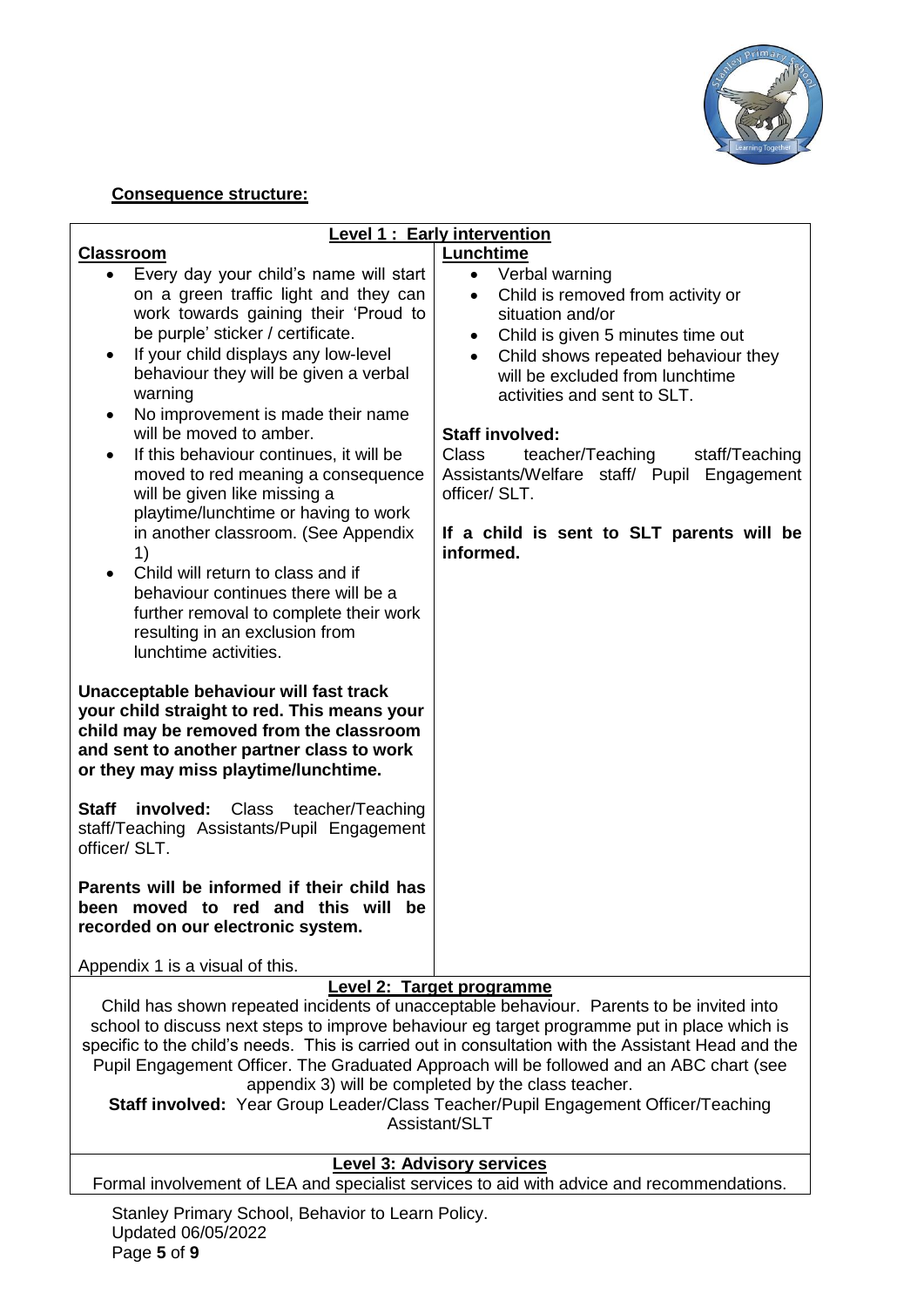

These will be placed on a Plan Do Review (Please see our SEN/D policy and parent flow chart)

## **Level 4: Headteacher/Governors child disciplinary committee**

No improvement in behaviour would result in the Headteacher producing a report to Governors to consider permanent exclusion

\*ABC Chart is an observational tool that allows the class teacher to record information about particular behaviours The aim of using an ABC chart is to better understand what the behaviour is communicating. The 'A' refers to the antecedent or the event that occurred before the behaviour was exhibited. This can include what the person was doing, who was there, where they were, what sights / sounds / smells / temperatures / number of people that were in the environment. 'B' refers to an objective and clear description of the *behaviour* that occurred e.g. X threw item on the floor.

'C' refers to what occurred after the behaviour or the *consequence* of the behaviour e.g. children moved away from X, noise levels in the room decreased. It is important to decide on one or two target behaviours to record initially. This allows us to check for triggers where the behaviour is most likely to occur and develop a positive plan to move forwards.

## **Management of the Behaviour policy**

The policy has been written in consultation with the staff and governors of Stanley Primary School. It will be reviewed annually.

Please also see:

Anti Bullying Policy Home School Agreement Attendance Policy Peer on Peer abuse Policy Safeguarding Policy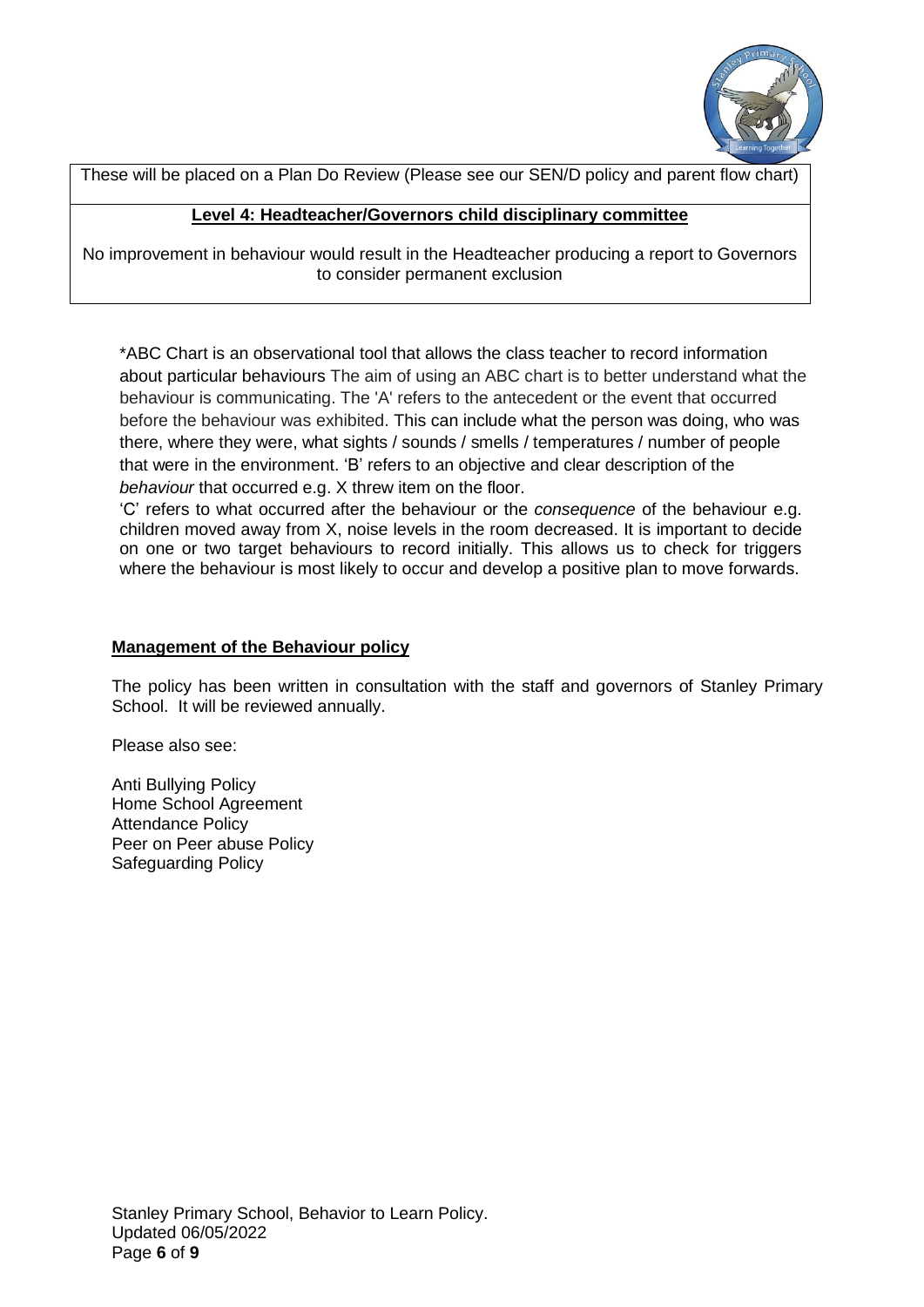Appendix 1



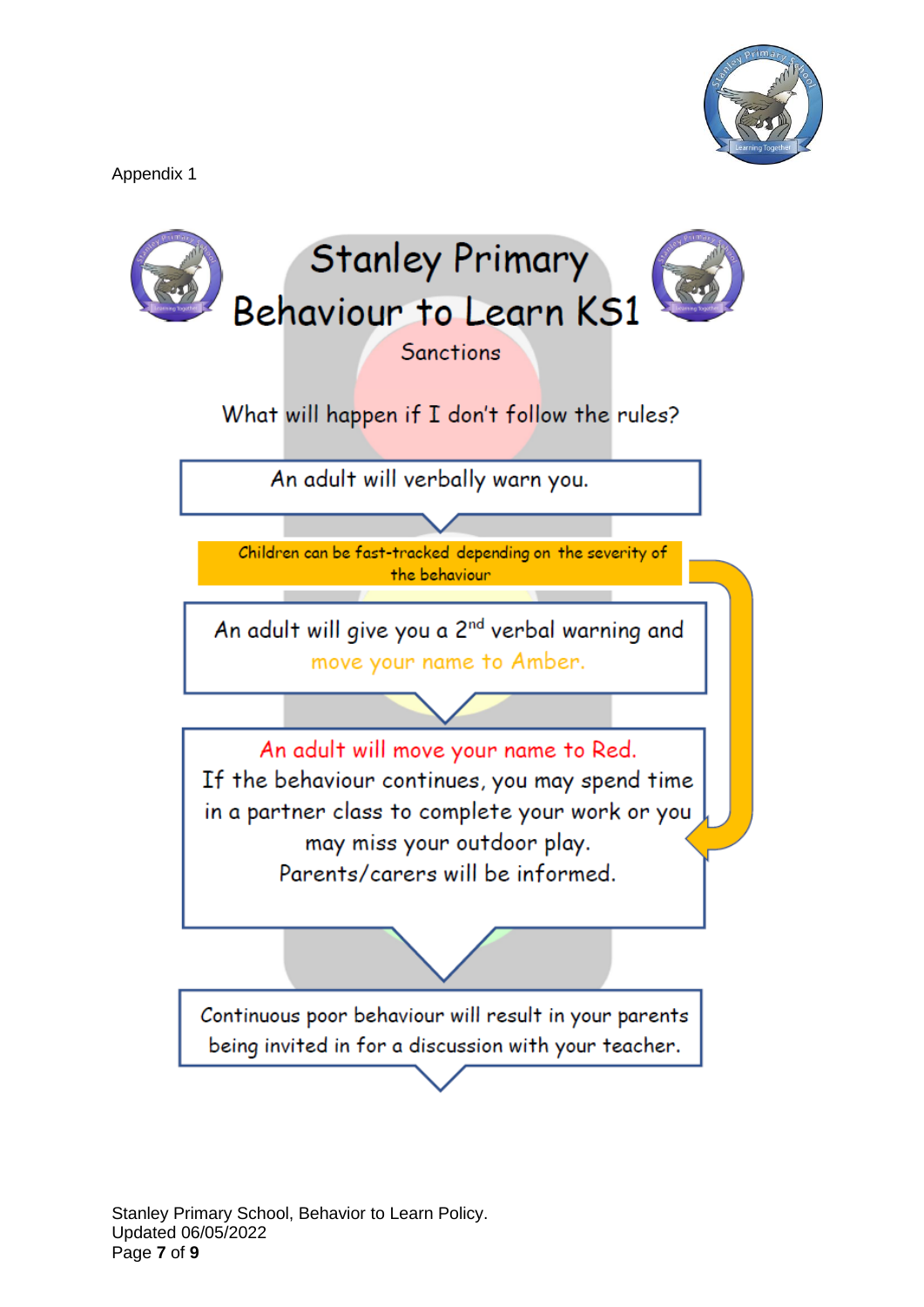Appendix 2